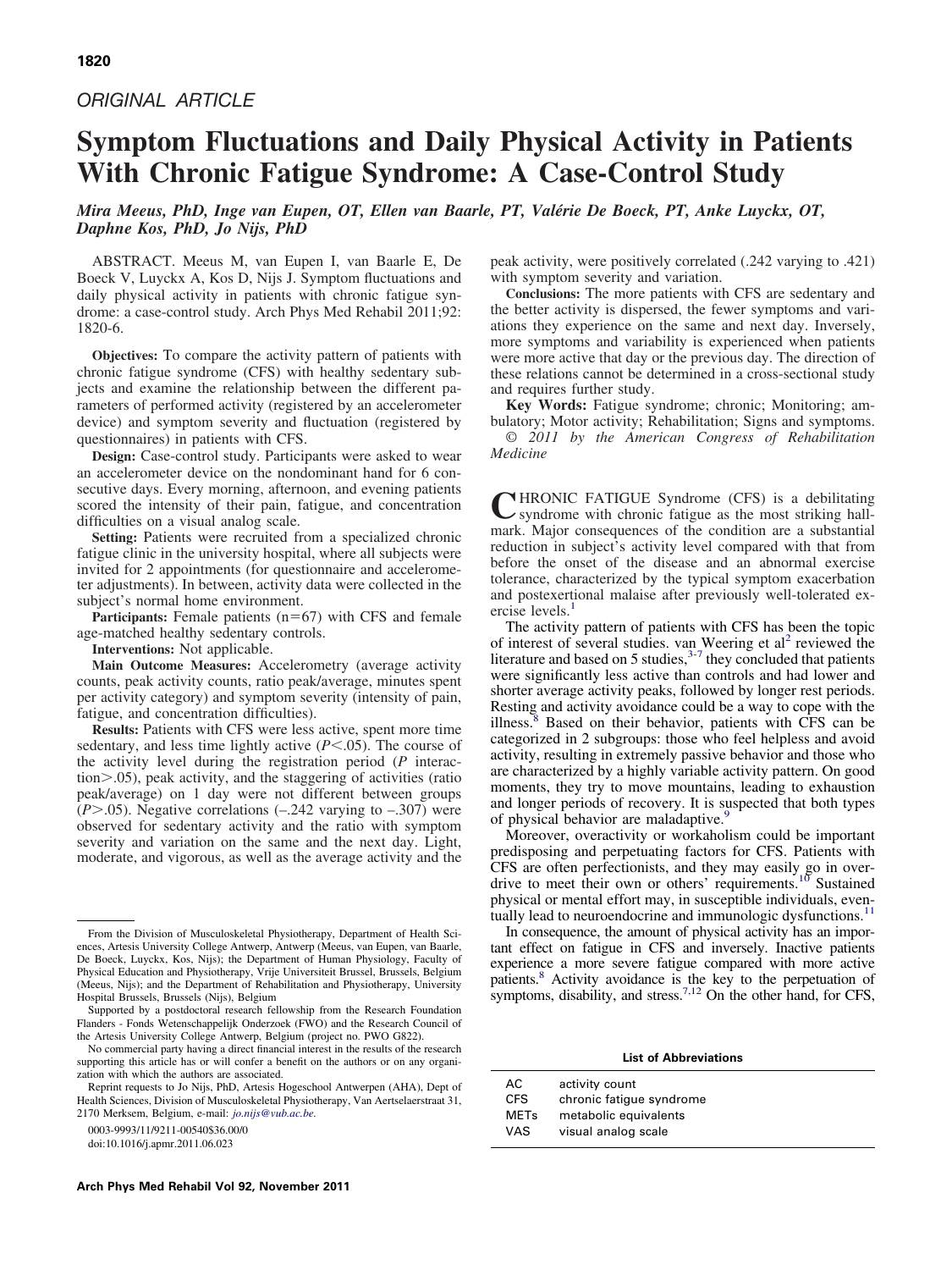

<span id="page-1-0"></span>**Fig 1. Overview of the study design (CFS patients, n67;** healthy subjects, n=66). Ab**breviation: VAS, visual analog scale (here for fatigue, pain, and concentration difficulties).**

typical postexertional malaise or symptom exacerbation after physical activity should be taken onto account[.1](#page-6-0) This is a primary characteristic evident in up to 95% of patients with CFS  $^{13}$  $^{13}$  $^{13}$  and is not present in other disorders where fatigue is a predominant symptom such as depression or rheumatoid arthritis.<sup>14,15</sup> Postexertional malaise is one of the best predictors of the differential diagnosis of CFS and major depressive disorder.<sup>16</sup> After a maximal effort, patients with CFS stay exhausted for a longer period (up to 2d), compared with controls, experiencing fatigue up to 2 hours after the effort.<sup>17,18</sup> There is evidence of impaired pain inhibition<sup>19</sup> and further immune deregulation after exaggerated physical activity in patients with CFS.<sup>14,20</sup> The reported increase in oxidative stress<sup>20</sup> and the complement activation<sup>14</sup> after exercise may explain the postexertional malaise and the typical exacerbation in symptoms.

It can be assumed that postexertional malaise leads to greater disability, activity avoidance, further deconditioning, and thus further effort intolerance. Patients end up in a vicious circle of low and irregular activity patterns depending on their momentary symptom severity. Jason et  $al<sup>21</sup>$  gathered preliminary evidence for the interpersonal variability in symptom severity and activity pattern in 2 patients with CFS. We hypothesize that the fluctuations in symptoms accompany those in the activity pattern, because effort intolerance patients with CFS show longer resting periods after physical activity in order to recuperate from the typical symptom exacerbation. After complaint stabilization they would rouse their selves until pain and fatigue worsen again. This would result in a highly fluctuating nature in activity and complaints pattern. These hypotheses and evidence for fluctuating activity pattern in CFS is only provided in 2 patients. To obtain a clearer image of the real activity pattern (with its variations) and the possible association with the symptom severity/fluctuation, further study with a sufficient sample size is required.

The objective of the present study is twofold. First, we will compare the activity pattern and the fluctuations of patients with CFS with that of healthy sedentary controls. The second goal of the study is to examine possible associations between the (fluctuating) activity pattern and the symptom severity/ fluctuation in the CFS sample.

## **METHODS**

## **Participants**

Patients with CFS were randomly selected from the medical files available at our university-based chronic fatigue clinic. All

patients fulfilled the criteria for CFS as described by the Centre of Disease Control.<sup>[1](#page-6-0)</sup> Therefore, all subjects underwent an extensive medical evaluation by the same physician prior to study participation. The patients were contacted by telephone to verify study requirements and to invite them for participation.

An age-matched healthy sedentary control group was recruited from the staff of the university hospital, university, and from acquaintances of the researchers. Healthy was defined as not suffering from any disease or any specific cardiovascular, neurologic, rheumatologic, or musculoskeletal problems. Sedentary was defined as a sedentary job and less than 3 hours of moderate physical activity/week (activity demanding at least the threefold of the energy spent passively).  $22$ 

Besides the inclusion criteria regarding the CFS diagnosis or the healthy and sedentary status, patients and controls had to be Dutch speaking, women, and aged between 18 and 65 years old. After an a priori power analysis, 61 patients were necessary to achieve a power of .95 ( $P = .05$  and  $d = .60$ ). A total of 67 CFS patients and healthy controls fulfilling all study requirements were simultaneously recruited between 2005 and 2007 (June–September excluded).

## **Design**

[Figure 1](#page-1-0) gives an overview of the study design. At the first contact moment, a leaflet explaining the purpose of the research was handed out. In case of agreement, participants were asked to sign the informed consent. The protocol and the information leaflet were approved by the local ethics committee (University Hospital Brussels; O.G. 016). Subjects completed a questionnaire registering demographic and functional data and visual analog scales (VASs) assessing symptom severity and then received an accelerometer for activity monitoring. Height, weight, and sex were entered in the accelerometer before attaching it on the nondominant wrist. Participants were instructed to wear for 24 hours for 6 consecutive days until the second appointment, 1 week later. Subjects were also asked to complete questionnaires assessing symptom severity throughout the week. At the second appointment, subjects filled out the battery of questionnaires once again and the accelerometer data were read in.

#### **Symptom Registration**

Patients were instructed to complete VASs for monitoring symptom severity throughout the week: 3 sets of VASs (for fatigue severity, pain severity, and concentration difficulties) in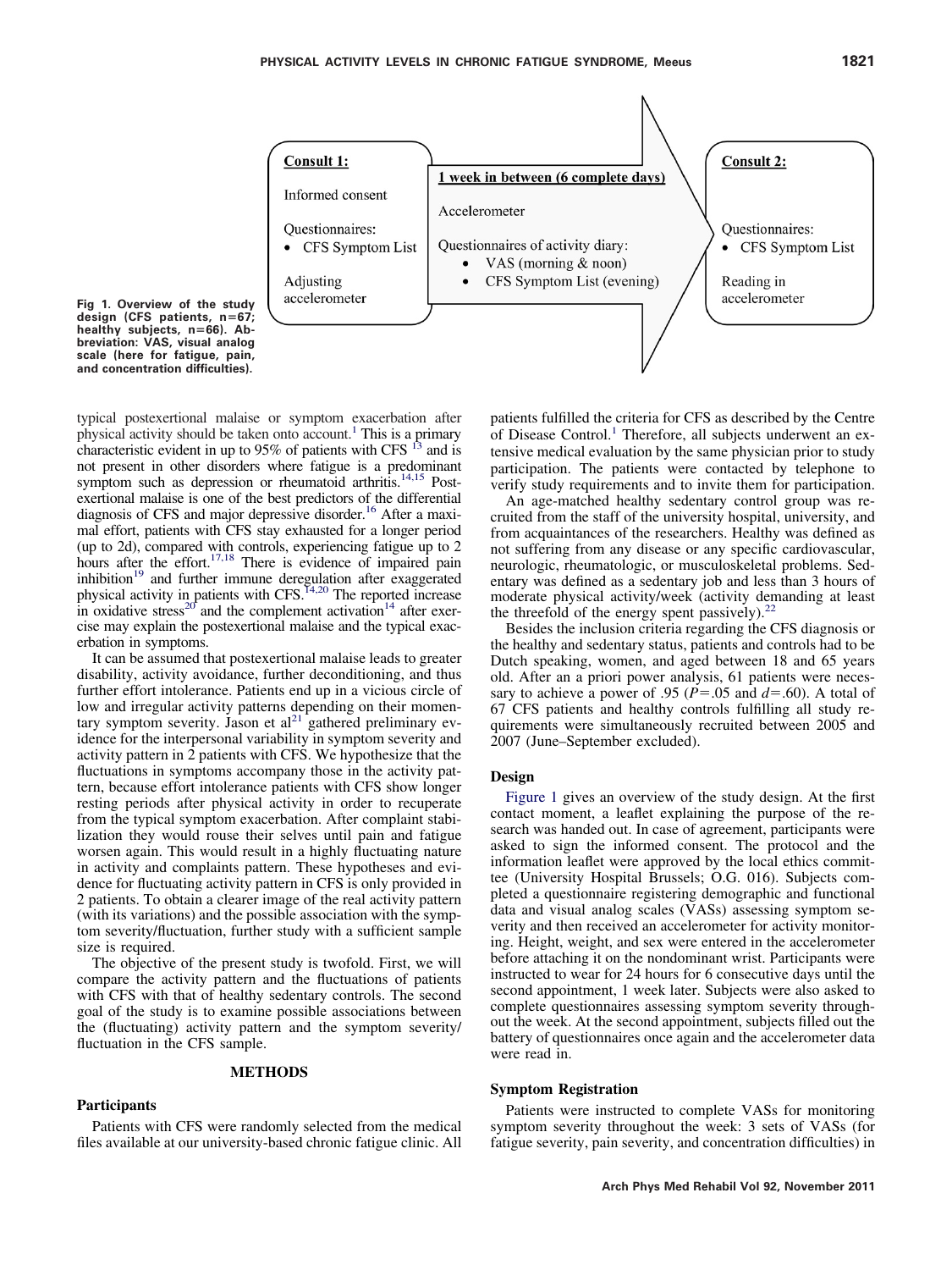

**Fig 2. Actical attachment at the nondominant wrist.**

<span id="page-2-0"></span>the morning, at noon (immediately after lunch), and in the evening. Participants started with the scales the morning after the first appointment, and were instructed to continue until the second appointment 1 week later.

## **Real-Time Activity Monitoring**

The Actical accelerometer<sup>a</sup> has an omnidirectional sensor, which functions via a cantilevered rectangular piezoelectric bimorph plate and seismic mass, and it is capable of detecting movements in the 0.5- to 3-Hz range. Voltage generated by the sensor is amplified and filtered via analog circuitry. The amplified and filtered voltage is passed into an analog to a digital converter, and the process is repeated 32 times per second (32Hz). The resulting 1-second value is divided by 4, and then added to an accumulated activity value (activity counts, [ACs]) for the epoch. The Actical is the smallest accelerometer available (28  $\times$  27  $\times$  10mm, 17g) and is water resistant. For the present study, the monitors were initialized to save data in 1-minute intervals (epochs). The Actical has previously been used in studies and has shown to be valid, as reported in the review of de Vries et al.<sup>23</sup> The validity of the Actical has been proven by high correlation with energy expenditure  $(r=.83-$ .87), heart rate  $(r=.60)$ ,<sup>[24](#page-6-17)</sup> and oxygen consumption  $(r=.89)$ .<sup>[25](#page-6-18)</sup>

Accelerometers in general yield highly reliable data, also in patients with CFS.<sup>[5-7](#page-6-19)</sup> We chose to attach the accelerometer at the nondominant wrist, as shown in [figure 2,](#page-2-0) because the Actical is a small device that can be worn as a watch 24 hours a day. The device was attached by the researcher, and the participants did not have to take off the accelerometer until the next week. In addition, accelerometers worn at the nondominant wrist are able to differentiate different sedentary activities besides light, moderate, and vigorous activities.<sup>26</sup> This is important because it is anticipated that CFS patients often perform sedentary activities (reading, working at the computer, etc).

Because participants wore the accelerometer during 1 week, 6 complete days were registered. Based on the review of Trost et al,  $2^{7}$  3 to 5 days of monitoring are required to reliably estimate habitual physical activity among adults. Our registration period allowed us to evaluate activity patterns on week days and during the weekend, because these can vary sorely.<sup>[28](#page-6-22)</sup>

Besides generating the total amount of ACs and the average amount of ACs per minute for each day, the Actical is able to subdivide the daily activity in 4 activity levels: sedentary activity  $(\leq 1$ metabolic equivalents [METs]), light activity (<3METs), moderate activity (3–6METs), and vigorous activity ( $>6METs$ ). The Actical can generate the amount of minutes or AC spent per category. Also, energy expenditure (kcal) is calculated by the Actical based on weight, height, sex, and AC.

Furthermore, we studied the individual activity registration to identify the highest 1- and 2-hour lasting activity peak for each subject. Besides the ACs of these peaks, we also used the ratio of these peaks compared with the average amount of AC per minute for each day. This ratio means the quotient of AC per minute during the activity peak divided by the average AC per minute of the whole day. The ratio is a measure for the staggering of physical activity during the day. Finally, the SD was included as a measure of variation in the activity level during the week (SD on the average AC/min/d).

All variables concerning the physical activity and symptom severity and fluctuations that are used in the analyses are presented in [table 1.](#page-2-1)

## **Statistics**

All data were analyzed using SPSS 14.0 for Windows.<sup>b</sup> After the 1-sample Kolmogorov-Smirnov goodness-of-fit test, activity data were normally distributed and therefore parametric statistics were used. Significance level was set at .05.

To compare activity data between patients with CFS and controls, we used independent *t* tests. To compare the course of the activity variables or in other words the fluctuations in activity through the week between patients with CFS and controls, repeated-measure analysis of variance was conducted (p time $\times$ group). Because of the high amount of activity variables to compare, post hoc Bonferroni corrections were used (.05/10 activity variables).

Per day we calculated an average score and SD for fatigue pain and concentration difficulties as a measure of symptom intensity and variation or fluctuation. This average score for pain, fatigue, and concentration difficulties is the result of the

<span id="page-2-1"></span>**Table 1: Overview of the Activity and Symptom Variables Used in the Statistical Analyses**

| Variables Per Average Day (24h)               |                                                      |  |  |  |  |  |  |
|-----------------------------------------------|------------------------------------------------------|--|--|--|--|--|--|
| Average AC                                    | Average ACs/min                                      |  |  |  |  |  |  |
| Time                                          | Minutes spent per activity                           |  |  |  |  |  |  |
| sedentary/light/moderate/                     | category                                             |  |  |  |  |  |  |
| vigorous activity                             |                                                      |  |  |  |  |  |  |
| Peak 1                                        | Average ACs/minute                                   |  |  |  |  |  |  |
|                                               | during the most active                               |  |  |  |  |  |  |
|                                               | peak of 1h                                           |  |  |  |  |  |  |
| Ratio 1                                       | Peak 1/average AC                                    |  |  |  |  |  |  |
| Peak <sub>2</sub>                             | Average ACs/min during                               |  |  |  |  |  |  |
|                                               | the most active peak of<br>2 <sub>h</sub>            |  |  |  |  |  |  |
| Ratio 2                                       | Peak 2/average AC                                    |  |  |  |  |  |  |
| Average                                       | Average of 3 VASs for                                |  |  |  |  |  |  |
| pain/fatigue/concentration                    | pain/fatigue/concentration                           |  |  |  |  |  |  |
| difficulties score                            | difficulties completed in                            |  |  |  |  |  |  |
|                                               | the morning, at noon,                                |  |  |  |  |  |  |
|                                               | and in the evening                                   |  |  |  |  |  |  |
|                                               | (mm)                                                 |  |  |  |  |  |  |
| SD pain/fatique/concentration<br>difficulties | SD on average VASs for<br>pain/fatigue/concentration |  |  |  |  |  |  |
|                                               | difficulties completed in                            |  |  |  |  |  |  |
|                                               | the morning, at noon,                                |  |  |  |  |  |  |
|                                               | and in the evening                                   |  |  |  |  |  |  |
|                                               | (mm)                                                 |  |  |  |  |  |  |
| Variable per recording period                 |                                                      |  |  |  |  |  |  |
| $(6 \times 24h)$                              |                                                      |  |  |  |  |  |  |
| SD average AC                                 | SD on the (6) average                                |  |  |  |  |  |  |
|                                               | ACs/min                                              |  |  |  |  |  |  |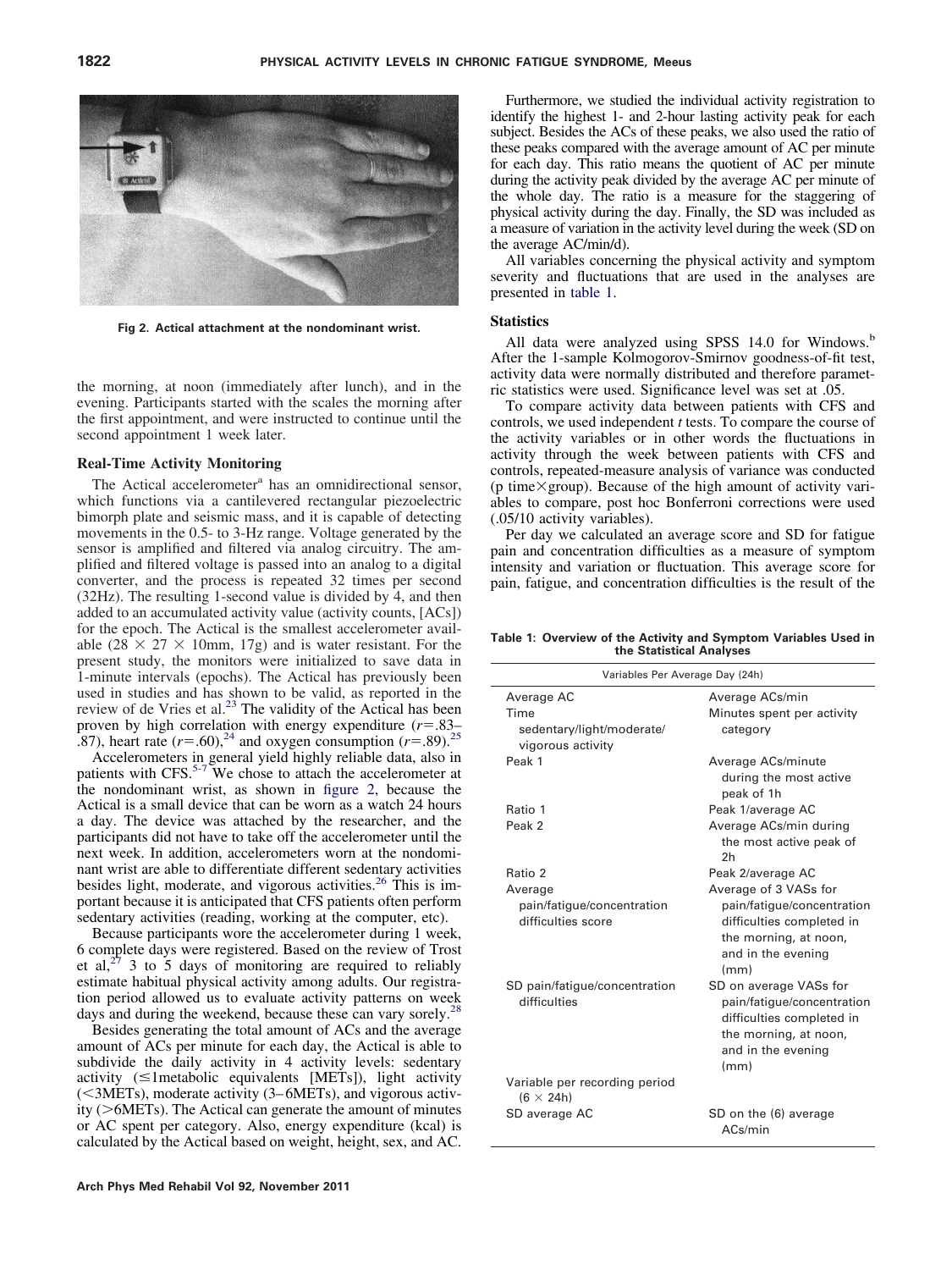<span id="page-3-0"></span>

| Variables              |            | Mean $+$ SD       | Sig.    |
|------------------------|------------|-------------------|---------|
| Age (y)                | <b>CFS</b> | $41.45 + 9.31$    | .922    |
|                        | CON        | $41.29 \pm 9.55$  |         |
| Weight (kg)            | <b>CFS</b> | $64.99 \pm 12.70$ | .776    |
|                        | CON        | $65.56 + 10.36$   |         |
| Illness duration $(y)$ | <b>CFS</b> | $7.95 \pm 6.59$   | $.000*$ |
|                        | CON        | $0.00 + 0.00$     |         |
| Exercise duration/week | <b>CFS</b> | $50.30 \pm 87.07$ | .783    |
| (min)                  | CON        | $46.48 + 69.36$   |         |
|                        |            |                   |         |

Abbreviations: CON, controls; Sig., significance level. \*Significant difference on the .05 level.

mean value of the VAS of the morning (VAS set 1), noon (VAS set 2), and evening (VAS set 3). The same goes for the global SD per day. The average symptom score per day and the SD per day for fatigue, pain, and concentration difficulties will be used as outcome measures (instead of using 3 VASs per complaint per day). To study the symptom severity in relation to the complaints in the patients with CFS, we used Pearson correlation coefficients. Symptom severity (average symptom score/day) and symptom fluctuations (standard deviations/day) were correlated with activity variables of the same day and the previous day.

## **RESULTS**

## **Descriptive Statistics**

The accelerometer of one of the healthy subjects did not record and therefore, this healthy subject was excluded of the further analyses. Demographic variables are presented in [table 2.](#page-3-0) Participants did not differ significantly concerning age, weight, or minutes of sports or exercise per week. The majority of the patients with CFS ( $n=43$  or 64.2%) were not professionally active, compared with 11 subjects of the control group (16.7%).

## **Comparison of CFS and Controls**

The comparison between the activity variables is presented in [table 3](#page-3-1) and [figure 3.](#page-4-0) Average daily activity and the time spent lightly active was significantly lower in patients with CFS, while the time spent sedentary was higher. Ratios did not differ significantly. Concerning the course of the activity variables, there were no significant differences between patients and controls (p time $\times$ group  $> .05$ ). The SD on the average AC/min/d during the weekend days was higher for the control subjects.

## **Correlations Activity Pattern and Symptoms**

[Table 4](#page-4-1) presents the correlations between symptom severity and fluctuations based on the 3 VASs for pain, fatigue, and concentration difficulties and the activity variables of the same day. The time spent sedentary was negatively correlated with the SD on fatigue and concentration difficulties throughout the day, while the time spent in the other activity levels was positively correlated with the average symptom score and the SD (variation) for different complaints. The average AC and 1-hour peak AC even so correlated positively with symptom severity and variation. For the ratio (peak/average), a negative correlation was revealed. [Table 5](#page-5-0) presents the correlations with the activity variables of the previous day. This means, for example, that time spent vigorously active on day 3 is significantly correlated with the average pain and fatigue score of day 4. The correlations are comparable with those with the activity variables of the same day. This means that there are negative correlations with the time spent sedentary and the ratio and positive correlations with the time spent more active and the average and peak AC. Only the days with significant correlations are presented in [tables 4](#page-4-1) and [5](#page-5-0) to reduce the amount of figures presented.

<span id="page-3-1"></span>

|  | (n=66) Table 3: Comparison of the Activity Pattern of CFS Patients (n=67) and Healthy Sedentary Controls |  |  |  |  |  |  |  |  |  |  |  |
|--|----------------------------------------------------------------------------------------------------------|--|--|--|--|--|--|--|--|--|--|--|
|--|----------------------------------------------------------------------------------------------------------|--|--|--|--|--|--|--|--|--|--|--|

|                              |               | Average Week Day     |               | Average Weekend Day |         |  |
|------------------------------|---------------|----------------------|---------------|---------------------|---------|--|
| <b>Activity Variables</b>    | Mean $\pm$ SD | Sig. <sup>†</sup>    | Mean $\pm$ SD | Sig. <sup>†</sup>   |         |  |
| Daily average AC/min         | <b>CFS</b>    | $248.19 \pm 86.18$   | $.001*$       | $238.64 \pm 91.28$  | $.004*$ |  |
|                              | CON           | $301.93 \pm 99.96$   |               | $296.50 \pm 131.52$ |         |  |
| Time sedentary (min)         | <b>CFS</b>    | 680.70 ± 113.66      | $.000*$       | $720.69 \pm 131.07$ | $.001*$ |  |
|                              | <b>CON</b>    | $587.97 \pm 95.95$   |               | $644.83 \pm 120.19$ |         |  |
| Time light activity (min)    | <b>CFS</b>    | $624.65 \pm 85.03$   | $.000*$       | $592.57 \pm 100.65$ | $.010*$ |  |
|                              | <b>CON</b>    | $692.39 \pm 69.57$   |               | 634.89 ± 86.26      |         |  |
| Time moderate activity (min) | <b>CFS</b>    | $132.13 \pm 71.58$   | .052          | 126.07 ± 71.66      | .029    |  |
|                              | CON           | $158.17 \pm 81.30$   |               | $158.12 \pm 93.89$  |         |  |
| Time vigorous activity(min)  | <b>CFS</b>    | $0.65 \pm 2.30$      | .148          | $0.66 \pm 2.00$     | .141    |  |
|                              | <b>CON</b>    | $1.46 \pm 3.91$      |               | $2.16 \pm 7.91$     |         |  |
| Peak 1h (average AC/min)     | <b>CFS</b>    | $873.59 + 435.73$    | .068          | $875.28 + 369.15$   | .043    |  |
|                              | CON           | $1036.08 \pm 573.30$ |               | 1114.33 ± 872.24    |         |  |
| Ratio: peak 1h/average AC    | <b>CFS</b>    | $3.61 \pm 1.06$      | .125          | $3.79 \pm 1.27$     | .326    |  |
|                              | <b>CON</b>    | $3.34 \pm 0.94$      |               | $3.60 \pm 1.00$     |         |  |
| Peak 2h (average AC/min)     | <b>CFS</b>    | 707.33 ± 298.74      | .018          | 728.02 ± 337.98     | .180    |  |
|                              | <b>CON</b>    | 893.44 ± 559.47      |               | $834.92 \pm 552.78$ |         |  |
| Ratio: peak 2h/average AC    | <b>CFS</b>    | $2.99 \pm 0.88$      | .670          | $3.18 \pm 1.15$     | .069    |  |
|                              | <b>CON</b>    | $2.92 \pm 1.03$      |               | $2.86 \pm 0.82$     |         |  |
| SD average AC/min/d          | <b>CFS</b>    | $51.62 \pm 39.54$    | .502          | $35.03 \pm 30.64$   | $.002*$ |  |
|                              | <b>CON</b>    | $56.98 \pm 51.63$    |               | $56.72 \pm 46.39$   |         |  |

Abbreviations: CON, controls; Sig., *P* of independent *t* test comparing CFS patients and controls.

\*Significant difference on the .05 level.

† Significance levels accounted for Bonferroni correction.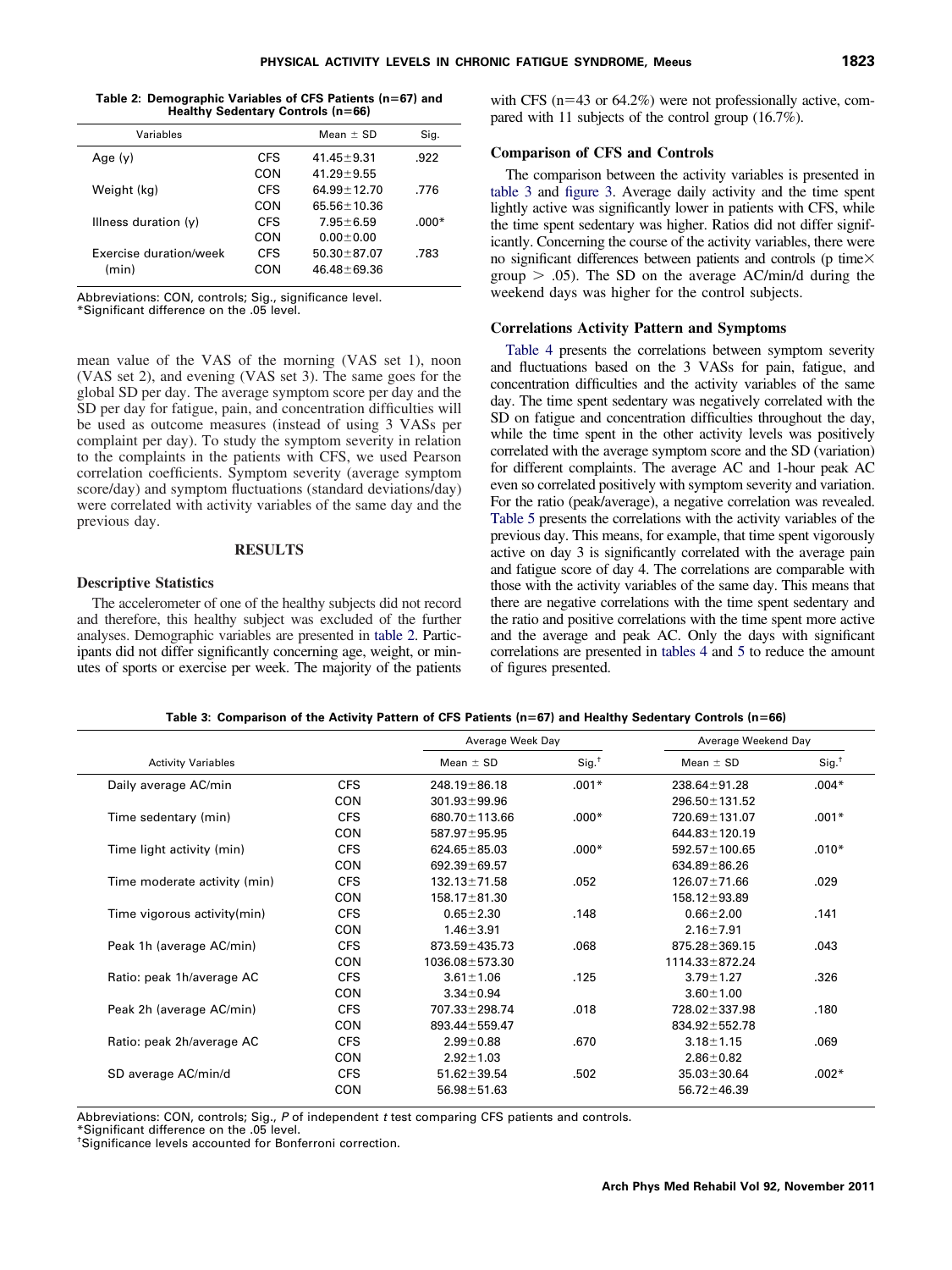

**Activity pattern** 

<span id="page-4-0"></span>**Fig 3. Daily average ACs per minute during the recording period. Days 1 through 4 represent week days; days 5 and 6 are Saturday and Sunday, respectively.**

## **DISCUSSION**

## **Comparison of CFS and Controls**

Compared with the sedentary controls, patients with CFS displayed an overall lower activity level, with more time spent sedentary and less time spent lightly active. We found that the average ACs were 17.8% lower during the weekdays and 19.5% lower during the weekend. This is in line with other studies reporting that patients with CFS are 15% to 45% less active compared with sedentary controls.[5-7](#page-6-19) The peak values were not significantly lower in patients with CFS. These results are contradictory to the results of van der Werf et al, $6$  who found less active activity peaks in patients with CFS.

The present study is the first to compare the fluctuations in daily physical activity between patients with CFS and healthy sedentary controls. We hypothesized that patients with CFS would present a more fluctuating activity pattern, with greater variations and a bad staggering of activities during the day. Concerning the staggering of activities during the day, we found higher ratios (peak activity on average activity) in patients with CFS. So, they tended to

concentrate their activities more in peaks (probably on their better moments), instead of dispersing them, but the difference was not statistically significant. Additionally, the fluctuations in the activity pattern during the complete registration period were not significantly different between patients and controls. Although, the SD on the average ACs per minute during the weekend was significantly different between patients and control subjects, with an unexpected higher SD for the healthy controls. This means that control subjects presented more variation in their activity pattern during the weekend. Healthy control subjects were active on Saturdays and far more passive on Sundays. Therefore, the present study was not able to confirm the hypothesis of a more fluctuating activity pattern in patients with CFS, nor during the day, nor during the registration period. This is in contrast to the study of Jason et  $al<sup>21</sup>$  who found more variable activity in the 2 CFS patients. Future research could further focus on methods to map activity variation in detail, although the present study with a sufficient sample size does not suggest important fluctuations. Furthermore, the differences between week days and weekend emphasize the importance of employment status. Our groups were indeed different regarding employment status. Further study should consider possible bias because of professional activities and even educational level.

## **Correlations Activity Pattern and Symptoms**

The present study is the first to study interactions between fluctuations in physical activity and symptom fluctuations in patients with CFS in a large enough sample. Considering the association with complaints on the same day, the time spent sedentary was negatively correlated with the SDs on the complaints of that day. This means that the more patients were sedentary, the less they experienced variation in fatigue and concentration difficulties at morning, noon, and evening.

Positive correlations were revealed for the time spent being more active and the average activity on the one hand and the average pain score, average concentration difficulties, and the SD on fatigue of the same day on the other hand. This can be interpreted as more physical activity resulting in more complaints and more fluctuations in the fatigue. This is in contrast to our study investigating the relation between physical activity and symptoms. They found inverse correlations between activity levels and pain or fatigue.<sup>29</sup>

These results could be explained by the fact that CFS patients often experience exacerbation of their symptoms after physical activity.<sup>[1,17,18](#page-6-0)</sup> So the more they are sedentary, the less they experience symptoms and typical exacerbations. From the moment they are more active, the complaints crop up, resulting in a more fluctuating symptom pattern dependent on the activity pattern. Also, the ratio on day 5, correlating negatively with

Day Symptoms Time SED Time **LIGHT** Time MOD Time<br>VIG Peak 1 Average Ratio 1 Day 1 Average pain score .262 Average conc score .244 SD conc –.274 Day 3 Average pain score ... And The State State State State State State State State State State State State S SD fatigue –.275 .375 .276 .327 SD conc –.277

Day 5 Average pain score –.262 SD fatigue ... 242 .283 .242

<span id="page-4-1"></span>**Table 4: Pearson Correlation Symptom Severity/Fluctuations With Activity Same Day**

NOTE. Only significant correlations are shown.

Abbreviations: conc, concentration difficulties; LIGHT, light activity; MOD, moderate activity; SED, sedentary; VIG, vigorous activity.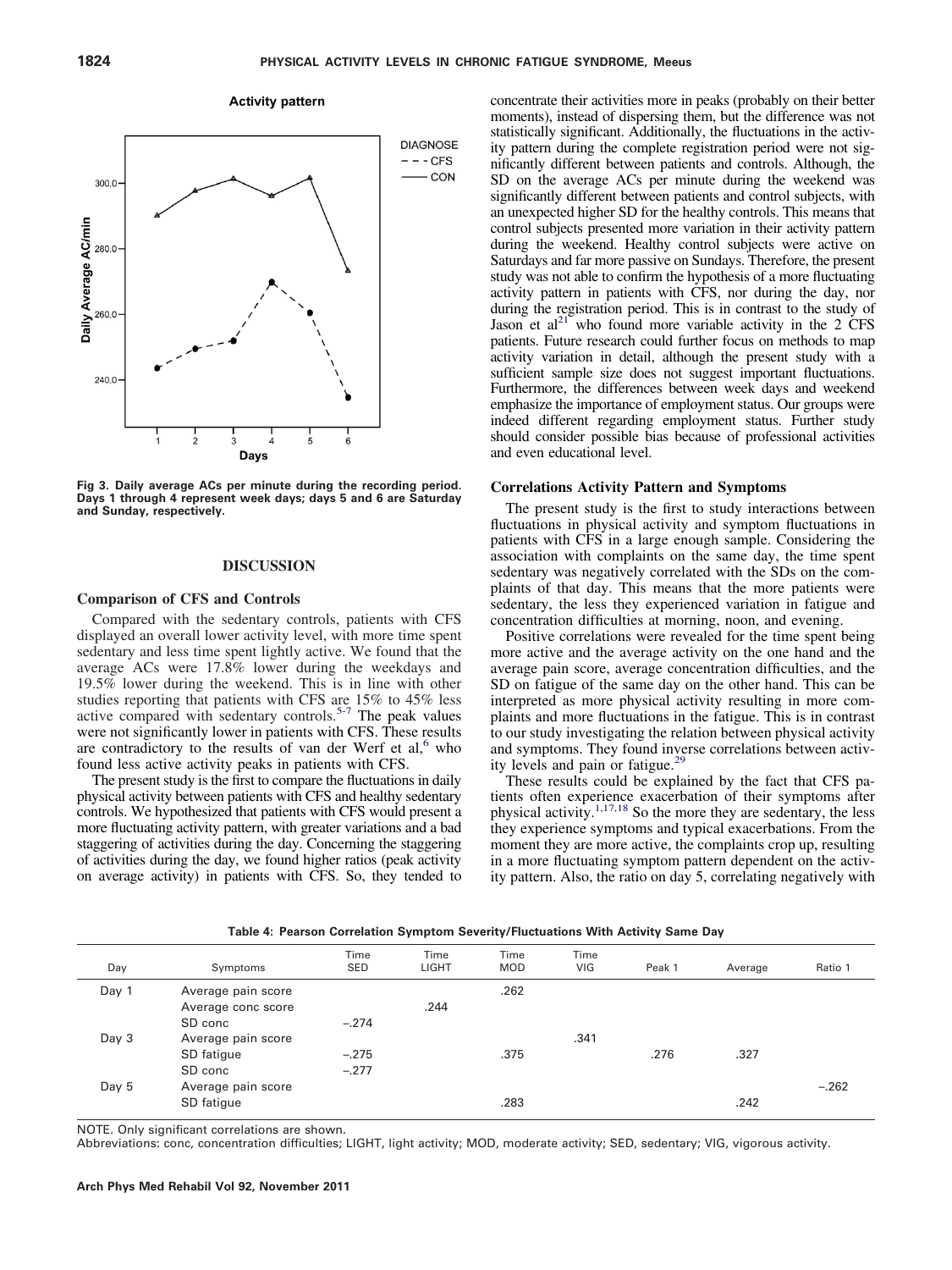<span id="page-5-0"></span>

| Table 5: Pearson Correlation Symptom Severity/Fluctuations With Activity Previous Day |
|---------------------------------------------------------------------------------------|
|---------------------------------------------------------------------------------------|

| Day   | Symptoms              | Time<br><b>SED</b> | Time<br>LIGHT | Time<br><b>MOD</b> | Time<br><b>VIG</b> | Peak 1 | Average | Ratio 1 |
|-------|-----------------------|--------------------|---------------|--------------------|--------------------|--------|---------|---------|
| Day 2 | SD fatigue            |                    |               |                    | .249               | .250   |         |         |
| Day 3 | SD fatigue            |                    |               | .354               |                    |        | .275    |         |
| Day 4 | Average pain score    |                    |               |                    | .421               |        |         |         |
|       | Average fatigue score |                    |               |                    | .334               |        |         |         |
| Day 5 | Average pain score    | $-.242$            |               |                    |                    |        |         | $-.262$ |
|       | Average fatigue score | $-.304$            |               | .276               |                    |        | .299    | $-.307$ |
|       | SD pain               |                    |               |                    | .354               |        | .275    |         |
|       | SD fatigue            |                    |               | .308               |                    |        | .292    |         |
|       | SD conc               |                    |               |                    | .365               |        |         |         |

NOTE. Only significant correlations are shown.

Abbreviations: conc, concentration difficulties; LIGHT, light activity; MOD, moderate activity; SED, sedentary; VIG, vigorous activity.

average pain on day 5, confirms this reasoning. It appears that a better staggering of activities leads to less pain.

Regarding the associations with the activity pattern of the previous day, similar results were found, indicative of the postexertional malaise lasting for more than 24 hours. More physical activity results in more complaints and more fluctuation, even the day after. These results suggest that any physical activity leads to more complaints, while the literature is rather shaded. According to the literature, light physical activity, like walking, has beneficial effects and only more intense physical activity leads to exacerbations. For example, Coutts et al<sup>30</sup> reported an exercise-induced decrease in psychologic stress. A walking intervention evoked positive changes in their well-being and, furthermore, provided no evidence of any exacerbation in their symptoms. Inactive patients would experience a more severe fatigue compared with more active patients.<sup>8</sup> Our patients with CFS spent, however, half of the day sedentary, and sedentary activity was negatively correlated with symptom severity.

Nevertheless, all correlation coefficients between activity parameters and symptoms were quite low.

#### **Study Limitations**

A possible comment on the present study is the ability of the accelerometer to calculate energy expenditure. The basic outcome measure of the accelerometer is the ACs, but these are abstract measures and harder to interpret. Energy expenditure is easier to compare. Because spirometry or the doubly labeled water method is not suitable to measure energy expenditure during all day living, accelerometers are useful alternatives. The Actical was used in this study and placed at the wrist, because we anticipated mostly sedentary or supine activities, which may be underestimated or undifferentiated by hip worn devices. Furthermore, becaus physical activity was registered 24 hours a day, a hip worn accelerometer would be uncomfortable during resting or sleeping. In addition, there are no significant differences between devices worn at different body sites. $31$  We, therefore, think that the body site should be chosen depending on the populations and practical considerations.

Another limitation and meanwhile suggestion for further study is the lack of more intensive physical activity in our sample. It is difficult to study associations between physical activity and symptoms, when participants are sedentary most of the time. To study the effect of vigorous exercise, it would be useful to impose several physical activities.

Although 3 to 5 days of monitoring is advised by Trost et  $al<sup>27</sup>$  $al<sup>27</sup>$  $al<sup>27</sup>$  a Hawthorne effect may not be left out. Possibly, subjects tended to do more physical activities. One strategy is to collect data for a longer time period and not use data collected in the first 2 to 3 days.

Furthermore, further research could buckle down to a research design that allows direct evaluation of the effect of physical activity on symptom intensity and inversely. We now struggled with symptom assessment on 3 fixed moments and activity peaks that varied enormously in time.

#### **Clinical Implications**

Considering the present results, it may be hard to achieve the right balance in the clinical approach of patients with CFS. It is important to manage the activity pattern of patients with CFS, aiming at a more functional level and avoiding deconditioning. But it seems to be a very delicate assignment, to find a balance between rest and activity. The physical limits of the body should be respected in order to break out of the vicious circle of symptom exacerbations, avoidance, passivity, further deconditioning, and further reducing tolerance. The pacing principle could offer a solution: limited periods (limits in proportion to the actual complaints) of low intensity activity, alternated by resting period of the same duration. According to Shepherd,<sup>3</sup> these activity management techniques do not result in symptom exacerbation. Regarding enforced physical activity, short exercise bouts (3min) with a maximal intensity of 40% of the maximal oxygen uptake and long resting periods (also 3min)<br>would not worsen complaints.<sup>[33,34](#page-6-28)</sup> However, it has been shown that the use of exercise limits (limiting both the intensity and duration of exercise) prevents important health status changes after a walking exercise in people with CFS, but was unable to prevent short-term symptom increases. Fatigue returned to its preexercise level at 24 hours after walking, but pain did not.<sup>35</sup> In a single case study of 7 patients with CFS, it was found that 3 weeks of pacing self-management is accompanied by a modest improvement in symptom severity and daily function-ing.<sup>[36](#page-6-30)</sup> Prudence is called, and further study regarding the rehabilitation of patients with CFS is warranted.

## **CONCLUSIONS**

Patients with CFS were far more passive that healthy sedentary control subjects. We found no evidence for important variations in the activity pattern of patients with CFS during the day, or day by day. But we did find correlations between symptom intensity and the activity pattern, suggesting the close link between symptom exacerbation and physical activity. Sedentary activity and staggering of the activity (ratio) were negatively correlated to symptom severity and variation on the same day and the next day. Light, moderate, and vigorous activity, as well as average activity and the activity peak, were positively correlated to symptom severity and variation on the same day and the subsequent day. In consequence, the present results require caution concerning physical activity in patients with CFS.